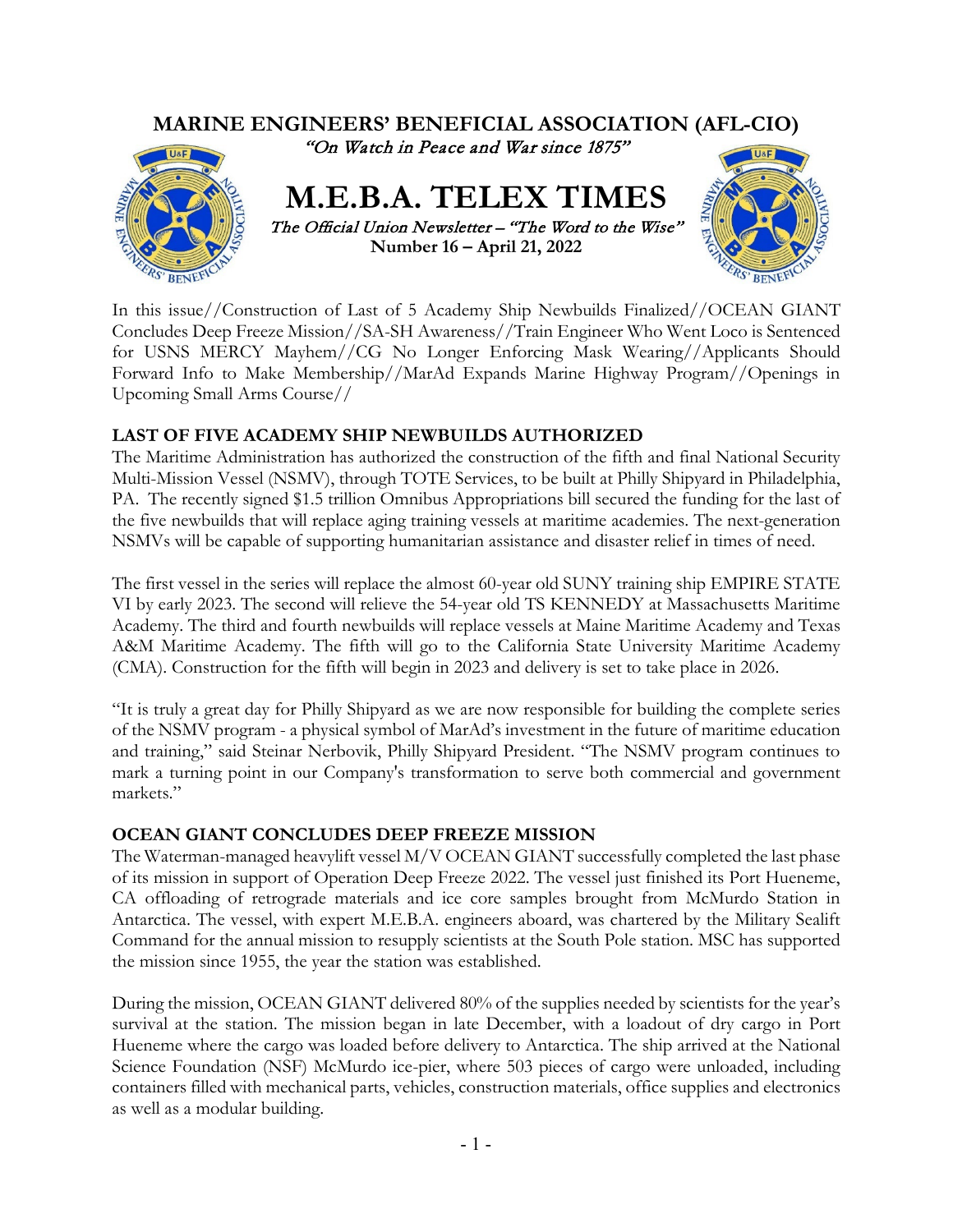M.E.B.A. members involved in the almost four-month mission included Chief Engineers Rodney Kittelson and Justin Kisielewski, 1<sup>st</sup> A/Es Devin Savoie and Michael Cicero, and 2<sup>nd</sup> A/Es Adam Belson and Maria Asuncion. M.E.B.A.'s Andrey Pakhomov served as Crane Technician. The vessel also carried MM&P deck officers and an SIU unlicensed crew.

"This year's ODF mission was a great success for MSC," said MSC's Pacific deputy commander Leonard Bell. "The mission presented unique challenges that the crews of out ships and our team on the ground handled flawlessly. The mission is an example of the true professionalism and dedication to duty that our entire team exemplifies over and over again. We are truly proud to have supported ODF 2022, and we look forward to our continued support to the National Science Foundation in the years ahead."

## **SA/SH AWARENESS**

April is Sexual Assault Awareness and Prevention Month. Non-profit organization RAINN (Rape, Abuse & Incest National Network) supports more than 800 assault survivors each day and operates a 24/7 hotline to assist survivors and their loved ones. They're trained to assist all callers regardless of gender, orientation, race or ethnicity, and can connect them to needed legal, physical and mental health resources. You can learn more at [www.rainn.org/national-resources-sexual-assault-survivors-and](http://www.rainn.org/national-resources-sexual-assault-survivors-and-their-loved-ones)[their-loved-ones](http://www.rainn.org/national-resources-sexual-assault-survivors-and-their-loved-ones) The RAINN hotline can be reached at 1-800-656-HOPE (4673)

Military Sealift Command (MSC) sailors and civilians united on April 6 to raise awareness and show solidarity in the fight against sexual assault during the annual "Walk a Lap for a Survivor." Chief Executive Officer of Fear 2 Freedom Virginia Woodard was guest speaker for the event. Her organization is a global non-profit that helps restore hope and dignity to survivors of sexual assault while empowering students and communities to combat sexual violence in all its forms. She said, "If you see something that doesn't look right and you can safely intervene, please do so. Sometimes we say, 'it's not my business,' but make it your business to prevent harm. The other thing is please encourage survivors to report, to hold perpetuators of sexual violence accountable for their crimes."

MSC Commander Rear Adm. Michael Wettlaufer added, "If you come across someone who is struggling with something, open your heart and open your ears and find them the support they need," he said. "We cannot be committed to excellence unless we value everybody, we include everybody and we treat them with the respect and dignity that we all deserve unless we reach out and support them."

#### **TRAIN ENGINEER GONE-LOCO SENTENCED FOR ATTEMPTED MERCY MAYHEM**

A former train engineer at the Port of Los Angeles has been sentenced to 36 months in federal prison for intentionally derailing a train in a delusional attempt to ram the Military Sealift Command Hospital ship USNS MERCY in March of 2020. The vessel was in Los Angeles to provide medical relief during the early months of the COVID-19 pandemic. Eduardo Moreno ran the locomotive off the tracks through steel and concrete barriers, a parking lot and a chain link fence before the train ground to a halt, about 800 feet short of the vessel. No one was injured in the incident, and the MERCY was not harmed or damaged. The vessel is crewed with M.E.B.A., MM&P and SIU civilian mariners.

Moreno reportedly believed the ship was part of a sinister COVID conspiracy that he thought may have been a planned "government takeover." He had told investigators, "You only get this chance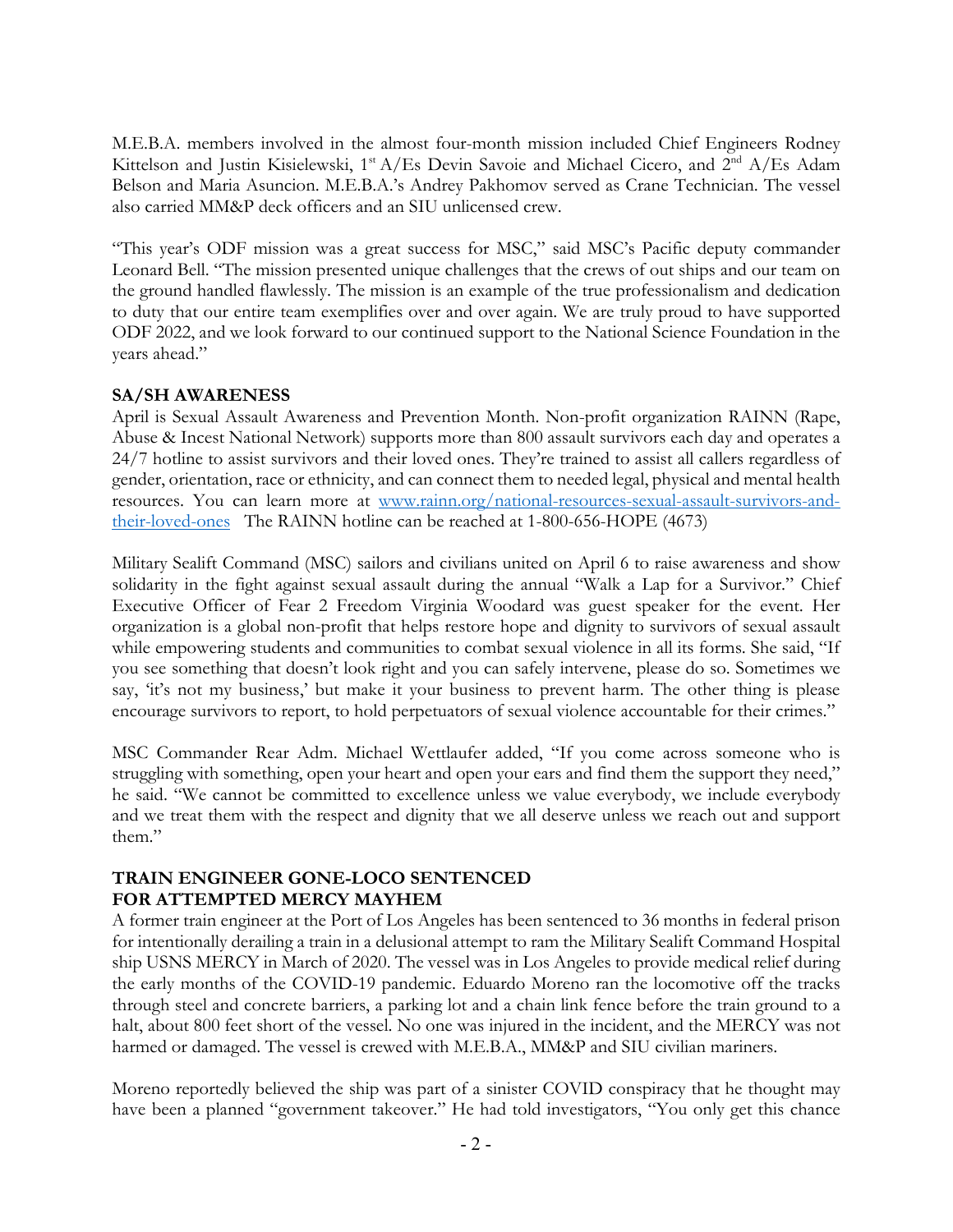once. The whole world is watching…I had to. People don't know what's going on here. Now they will."

He pleaded guilty in December 2021, was sentenced to 3 years in prison and ordered to pay \$755,880 in restitution, as the incident resulted in 2,000 gallons of diesel fuel spilled from the train requiring clean-up.

# **CG NO LONGER ENFORCING MASK WEARING**

After a U.S. District Judge in Florida vacated a CDC public transport mask wearing mandate, the Coast Guard announced it will not enforce directives requiring mask usage on public transportation and in transportation hubs. Health experts at the Centers for Disease Control & Prevention (CDC) believe the Judge's lifting of the mandate was premature and a Justice Department appeal is in process.

CDC continues to recommend that people wear masks in indoor public transportation settings. The CDC has published an updated list of frequently asked questions (FAQs) that can be accessed from [www.cdc.gov](http://www.cdc.gov/) The Coast Guard has also published additional guidance that can be found on its FAQ webpage accessed from [www.uscg.mil](http://www.uscg.mil/) The Coast Guard notice, Marine Safety Information Bulletin Number 02-21 (Change 5), has been posted on the M.E.B.A. website [\(www.mebaunion.org\)](http://www.mebaunion.org/) in the "Documents & Member Notices" section.

# **YOU MAY BE AN APPLICANT IF…; APPLICANTS NEED TO SUBMIT DOCUMENTATION TO MAKE MEMBERSHIP**

If your Book Number begins with "AB" and not "MC" you are an Applicant. In addition, your Group Seniority Card clearly identifies you as a "Member" or "Applicant." To make membership, applicants are required to satisfy certain obligations within an allotted period of time, as outlined in their application packet. Obligations include required sailing days or specified years of employment with a particular bargaining unit, the need to be current with service charges and other necessary requirements which may include an initiation fee and/or letters of recommendation.

Qualified applicants trying to make membership should make sure they provide Headquarters with the required documentation to ensure their inclusion on the next District Investigating Committee (DIC) report in early June. The DIC meets twice a year to review applicants for membership. Applicants should know that they are responsible for providing their local Union hall/Headquarters with the documentation demonstrating their fulfillment of the application requirements. Once they submit the requisite amount of sea time (or documented years of service) to Headquarters and have otherwise fulfilled the needed requirements as stated in the application packet they signed, they may be eligible for membership. The DIC will meet in late May to review candidates for membership at that time. Applicants who have fulfilled the necessary requirements need to get their information into Headquarters so they can be included in the next DIC Report and make membership subject to a vote at the June meetings.

M.E.B.A. Headquarters does not, and cannot, update an Applicant's record with sailing time/years of service unless that Applicant submits the required paperwork, i.e. discharges, sea service letters, documentation of employment, to HQ, by e-mail, fax, or mail or via your local Union hall. For further information you can visit your local Union hall or contact the HQ Membership Department at (202) 638-5355 or [membership@mebaunion.org.](mailto:membership@mebaunion.org)